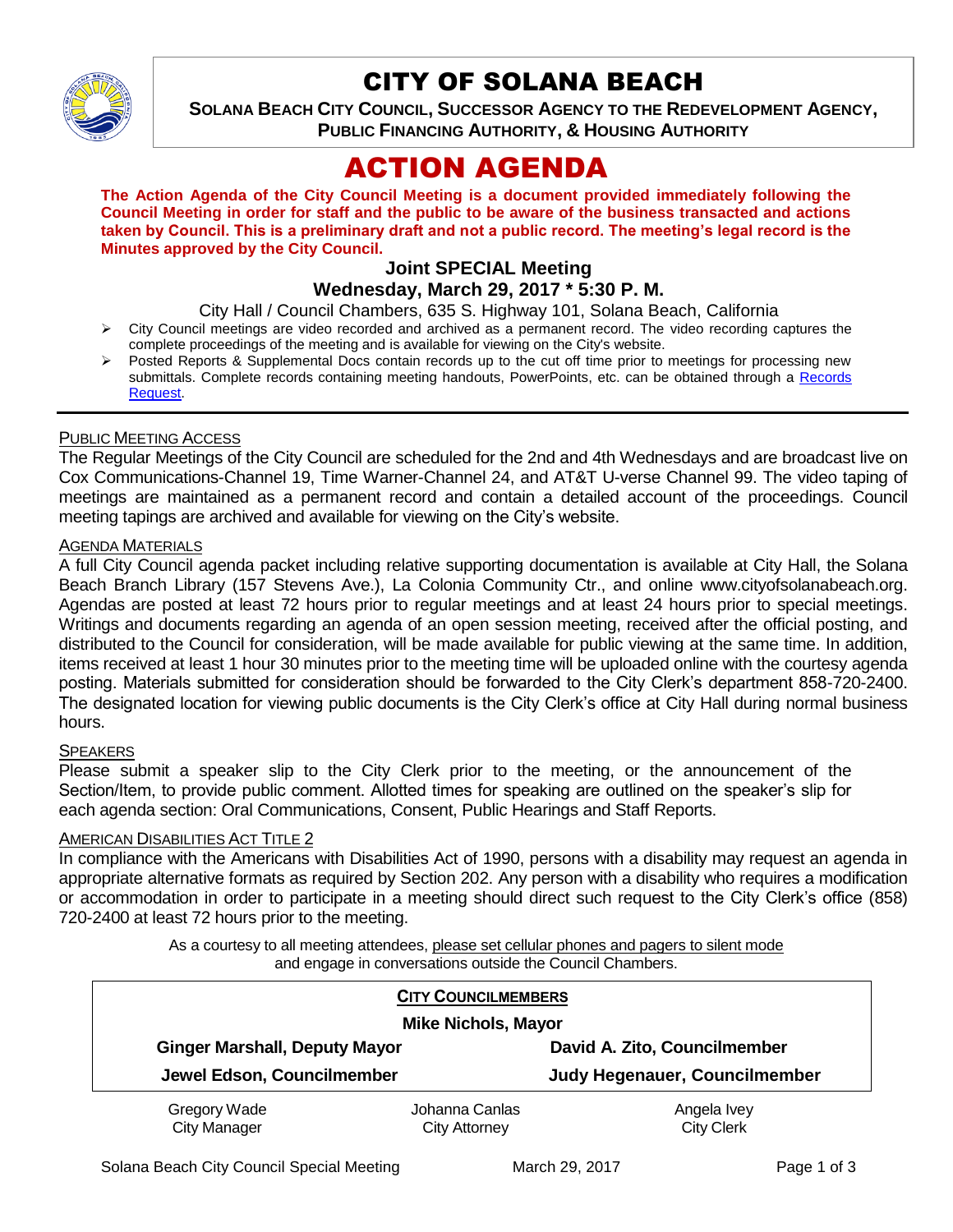## SPEAKERS:

Please submit your speaker slip to the City Clerk prior to the meeting or the announcement of the Item. Allotted times for speaking are outlined on the speaker's slip for Oral Communications, Consent, Public Hearings and Staff Reports.

## READING OF ORDINANCES AND RESOLUTIONS:

Pursuant to Solana Beach Municipal Code Section 2.04.460, at the time of introduction or adoption of an ordinance or adoption of a resolution, the same shall not be read in full unless after the reading of the title, further reading is requested by a member of the Council. If any Councilmember so requests, the ordinance or resolution shall be read in full. In the absence of such a request, this section shall constitute a waiver by the council of such reading.

# **CALL TO ORDER AND ROLL CALL:**

# **FLAG SALUTE:**

## **APPROVAL OF AGENDA: COUNCIL ACTION: Approved 5/0**

# **ORAL COMMUNICATIONS: None**

# **C. STAFF REPORTS**: (C.1.)

*Submit speaker slips to the City Clerk.*

## **C.1. Draft Work Plan for Fiscal Year 2017-2018.** (File 0410-08)

Recommendation: That the City Council

1. Review, discuss and provide direction on the potential modifications to the draft Fiscal Year 2017-2018 Work Plan and provide direction to Staff.

## No Staff Report

*Posted Reports & Supplemental Docs contain records up to the cut off time, prior to the start of the meeting, for processing new submittals. The final official record containing handouts, PowerPoints, etc. can be obtained through a Records Request to the City Clerk's Office.* **Discussion**

## **COMPENSATION & REIMBURSEMENT DISCLOSURE:**

GC: Article 2.3. Compensation: 53232.3. (a) Reimbursable expenses shall include, but not be limited to, meals, lodging, and travel. 53232.3 (d) Members of a legislative body shall provide brief reports on meetings attended at the expense of the local agency at the next regular meeting of the legislative body.

## **COUNCIL COMMITTEE REPORTS:** (if applicable)

# **ADJOURN:** 7:09 p.m.